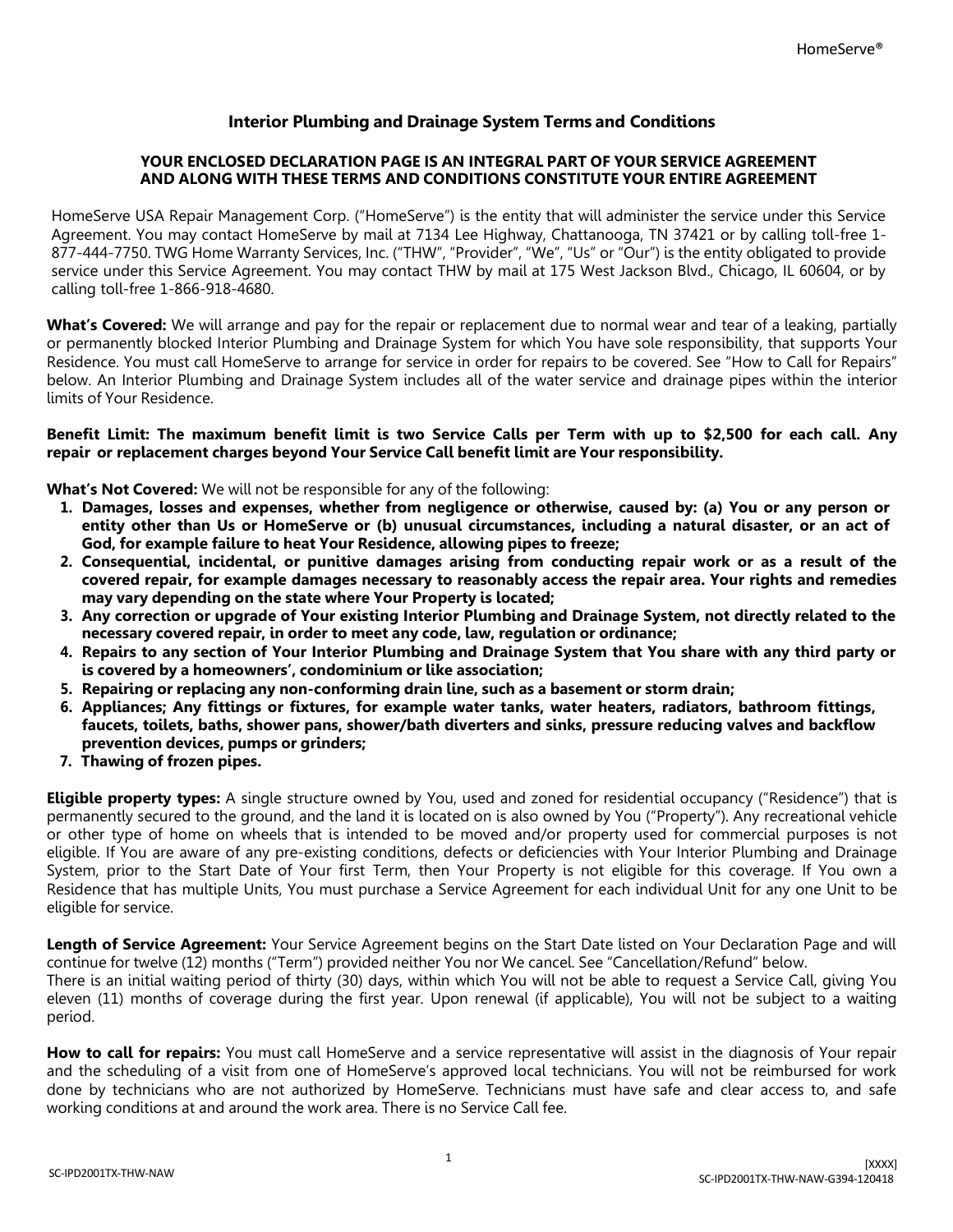**Covered repairs:** Covered repairs are guaranteed against defects in materials and workmanship for one year. Under the guarantee we will arrange at Our expense and discretion for repair or replacement. We disclaim any and all statutory or common law warranties (whether express or implied) other than Our covered repair guarantee and any implied warranties that cannot be excluded under applicable law.

**Receiving Documents Electronically**: You can receive Your Service Agreement and all related documents electronically. If You consented to electronic delivery, these documents will be sent to the email address listed on Your Declaration Page ("Email Address"). Documents sent to the Email Address will be deemed to have been received by You. You may stop receiving documents electronically by calling HomeServe or by updating Your preferences in Your profile on HomeServe's website. You may also call HomeServe to update Your Email Address or to receive a paper copy of Your Service Agreement.

**Renewal:** If You pay through Your utility bill, by credit/debit card or by direct debit this Service Agreement will automatically renew for a further term of 12 months. If You paid by check, or if You pay by credit/debit card and requested that We not automatically renew this Service Agreement, You must renew this Service Agreement prior to the end of the Term to ensure continuous coverage. We reserve the right to not offer this Service Agreement upon renewal.

**Cancellation/Refund:** You may cancel this Service Agreement at any time by calling HomeServe. If You cancel within thirty (30) days of the Start Date, You will receive a full refund less any claims paid by Us. If You cancel more than thirty (30) days after the Start Date, Your cancellation will be effective at the end of the then current billing month. If applicable, You will be entitled to a pro-rata refund less any claims paid by Us.

If Your local utility company or municipality provides similar coverage to You at no charge, You can contact HomeServe to cancel and You will receive a refund of the payments You have made less any claims paid by Us. You may be required to provide evidence of the similar coverage. If We find that You have such coverage or are otherwise ineligible for the coverage provided by this Service Agreement, We may cancel on no less than fifteen 15 days' written notice to You and will refund the payments You have made less any claims paid by Us.

We may cancel for any reason on sixty (60) days' written notice to You. We can also cancel, on no less than fifteen (15) days' written notice to You for: (a) non-payment of the Price; or (b) Your fraud or misrepresentation of facts that are material to this Service Agreement or benefits provided under it. If We cancel under (b) above, You will be entitled to a pro-rata refund less any claims paid by Us.

Written notices from Us under this section will tell You exactly when Your Service Agreement will be cancelled and why it has been cancelled. The notice periods referred to in this section begin when We send the notice to You.

## **Key Terms:**

"**Declaration Page**" - The enclosed document that forms a part of this Service Agreement, listing important information regarding You, Your Property and other vital information.

"**Price**" – The amount You agree to pay for this Service Agreement, as listed on Your Declaration Page.

"**Service Agreement**" - The documents that constitute all of Your rights and responsibilities as a Service Agreement holder; which consist of these terms and conditions and Your Declaration Page.

"**Service Call**" – A visit to Your Property by one of HomeServe's approved local technicians, where work is performed to diagnose and complete a single covered repair, or where it is determined the repair is not covered.

"**Unit**" - A self-contained space that includes, at minimum, a living area, kitchen and bathroom within Your Residence. "**You**" or "**Your**" - The purchaser of this Service Agreement who is the Service Agreement holder listed on the Declaration Page.

**Privacy Policy:** Any information You provide HomeServe will be accessed, collected, used, transmitted, disclosed, stored, maintained and otherwise handled to administer Your Service Agreement by HomeServe or its group of companies, including, but not limited to, disclosing Your address, telephone number, and other contact information to third parties who conduct services on HomeServe's behalf. HomeServe or its group of companies and their selected partners may also use Your data to keep You informed by mail, telephone or email of any products or services which they consider may be of interest to You. For further details on how HomeServe uses Your information, please see their Privacy Policy a[t](http://www.homeserveusa.com/Customer_Data_Privacy_Policy.html) [www.homeserveusa.com/Customer\\_Data\\_Privacy\\_Policy.html.](http://www.homeserveusa.com/Customer_Data_Privacy_Policy.html) Should You have any questions or concerns about HomeServe's Privacy Policy or how they are using Your information or to update Your privacy preferences, please contact HomeServe.

**Assignment/Amendment:** We reserve the right to change this Service Agreement (including the price or to charge an additional fee) and to delegate any of Our obligations at Our sole discretion provided We give You thirty (30) days' prior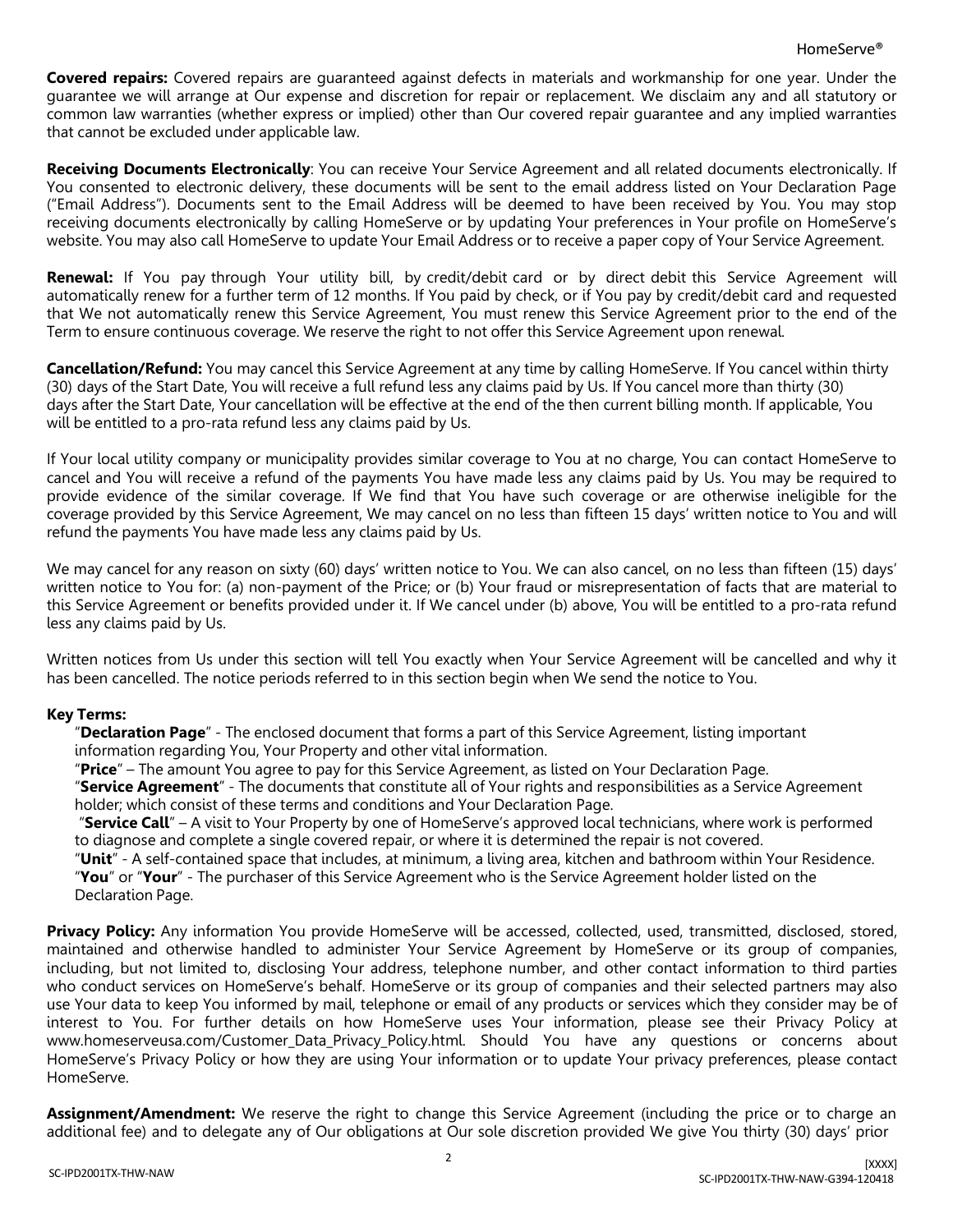written notice of the changes. The changes will become effective thirty (30) days after We send You the notice. If You do not like the changes, You may cancel this Service Agreement. You may not change this Service Agreement or delegate any of Your obligations. Should certain terms or conditions in this Service Agreement be held to be invalid or unenforceable, the remainder of the terms and conditions in this Service Agreement shall remain valid.

**Transfer:** This Service Agreement is not transferable by You.

**Responsibility for benefits owed to You:** This is not an insurance policy; it is a Service Agreement. HomeServe will serve as Your point-of-contact for all questions or concerns. Our obligations under this Service Agreement are insured under a service contract reimbursement insurance policy. If We fail to pay or to deliver service on a claim within sixty (60) days after proof of loss has been filed, or in the event You cancel this Service Agreement and We fail to issue any applicable refund within sixty (60) days after cancellation, You are entitled to make a claim against the insurer, Virginia Surety Company, Inc., 175 West Jackson Blvd., 11th Floor, Chicago, IL 60604, 1-800-209-6206.

Our Liability: To the extent permitted by applicable law, (1) You agree that We and HomeServe, and both of our **parents, successors, affiliates, approved technicians and our and their officers, directors, employees, affiliates,** agents and contractors shall not be liable to You or anyone else for: (a) any actual losses or direct damages that exceed the lowest applicable per covered repair benefit limit set out above; or (b) any amount of any form of **indirect, special, punitive, incidental or consequential losses or damages, including those caused by any fault,** failure, delay or defect in providing services under this Service Agreement, and (2) these limitations and waivers shall apply to all claims and all liabilities and shall survive the cancellation or expiration of this Service Agreement. **You may have other rights that vary from state to state.**

### **Arbitration: YOU, THW AND HOMESERVE ALL AGREE TO RESOLVE DISPUTES ONLY BY FINAL AND BINDING ARBITRATION OR IN SMALL CLAIMS COURT as follows:**

- A. **EXCEPT FOR SMALL CLAIMS COURT CASES THAT QUALIFY, ANY DISPUTE THAT IN ANY WAY RELATES TO OR ARISES OUT OF THIS SERVICE AGREEMENT OR FROM ANY OTHER AGREEMENT BETWEEN US, OR SERVICES OR BENEFITS YOU RECEIVE OR CLAIM TO BE OWED FROM THW OR HOMESERVE, WILL BE RESOLVED BY FINAL AND BINDING ARBITRATION BY ONE OR MORE ARBITRATORS BEFORE THE AMERICAN ARBITRATION ASSOCIATION ("AAA"), OR ANOTHER ARBITRATION ADMINISTRATOR THAT WE MUTUALLY AGREE UPON**. Arbitration will apply not only to claims against THW or HomeServe, but also claims against the officers, directors, managers, employees, agents, affiliates, insurers, technicians, successors or assigns of THW or HomeServe. Arbitration and this paragraph shall apply to claims that arose at any time, including claims arising before this paragraph became binding on the parties. The federal arbitration act (9 U.S.C. §§ 1 et seq.) and not any state law applies to this agreement.
- B. For claims of \$10,000 or less, the party bringing the claim can choose to proceed by way of binding arbitration pursuant to the AAA's rules or, alternatively, can bring an individual action in small claims court.
- C. **YOU GIVE UP YOUR RIGHT TO PARTICIPATE IN A CLASS ACTION**. This means that You may not be a representative or member of any class of claimants or act as a private attorney general in court or in arbitration with respect to any claim. Notwithstanding any other provision of this Service Agreement, the arbitrator shall not have the power to determine that class arbitration is permissible. The arbitrator also shall not have the power to preside over class or collective arbitration, or to award any form of class-wide or collective remedy. Instead, the arbitrator shall have power to award money or injunctive relief only in favor of the individual party seeking relief and only to the extent necessary to provide relief warranted by that party's individual claim. No class or representative or private attorney general theories of liability or prayers for relief may be maintained in any arbitration held under this Service Agreement.
- D. HomeServe will pay any filing fee, administration, service or case management fee, and arbitrator fee that the AAA charges You for arbitration of the dispute, up to a maximum of \$1,500; provided, however, that the arbitrator may award costs and expenses to any party, if allowed by law. If You provide us with signed written notice that You cannot pay the filing fee, HomeServe will pay the fee directly to the AAA.
- E. If for some reason the prohibition on class arbitrations set forth in Subsection C cannot be enforced, then the agreement to arbitrate will not apply.
- F. **IF FOR ANY REASON A CLAIM PROCEEDS IN COURT RATHER THAN THROUGH ARBITRATION, YOU, THW AND HOMESERVE AGREE THAT THERE WILL NOT BE A JURY TRIAL.** You, THW and HomeServe unconditionally waive any right to trial by jury in any action, proceeding or counterclaim arising out of or relating in any way to this Service Agreement or from any other agreement between us, or the services or benefits You receive or claim to be owed from THW or HomeServe, including as to claims asserted against any of the officers, directors, managers, employees, agents, affiliates, insurers, technicians, approved technicians, successors or assigns of THW or HomeServe.